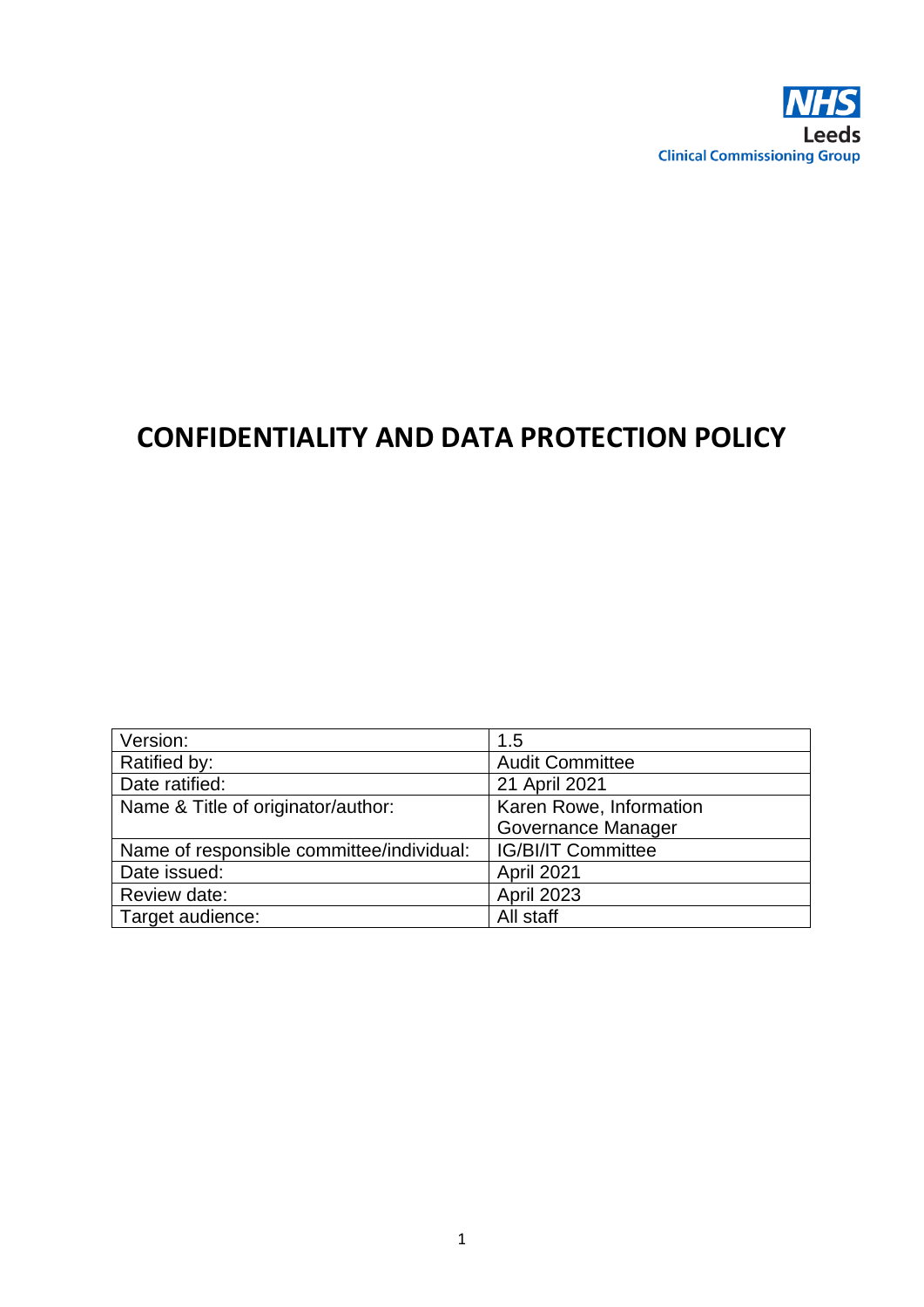## **Executive Summary**

This policy aims to clarify the principles that govern the use of personal information and to ensure that practices are understood and adhered to and applies to all employees of NHS Leeds Clinical Commissioning Group (CCG), staff who work for, or on behalf, of the CCG including those on temporary or honorary contracts, secondments, volunteers, pool staff, Governing Body members, students and any staff working on an individual contractor basis or who are employees for an organisation contracted to provide services to the CCG, (referred to as staff / /employees from this point on).

All Staff have a common law duty of confidentiality to patients and a duty to support professional ethical standards of confidentiality. This applies to **all types of information** whether held on paper or electronically and whether passed in written form or orally. All person identifiable information should be accessed, stored and disposed of securely.

This policy aims to ensure that:

- there are nominated persons responsible for data protection
- everyone that handles personal / confidential information:
	- a) understand their responsibility for following good data protection practice b) is appropriately trained to do so
- anyone who receives or wants to make an enquiry about accessing personal information knows what to do.

The CCG is committed to the delivery of a first class confidential service. This means ensuring that all person identifiable information is processed fairly, lawfully and as transparently as possible so that our patients and staff:

- Understand the reasons for processing personal information
- Give their consent (where applicable) for the disclosure and use of their personal information
- Gain trust in the way we handle information held about them

We may occasionally be required to collect and use certain types of personal information to comply with the requirements of the law. No matter how it is collected, recorded and used, e.g. on a computer or on paper, this personal information must be dealt with appropriately to ensure compliance with the UK General Data Protection Regulation (GDPR) and that Data Protection Act 2018 (DPA18)

The lawful and proper treatment of personal information is extremely important to the success of our business and in order to maintain the confidence of our service users and employees.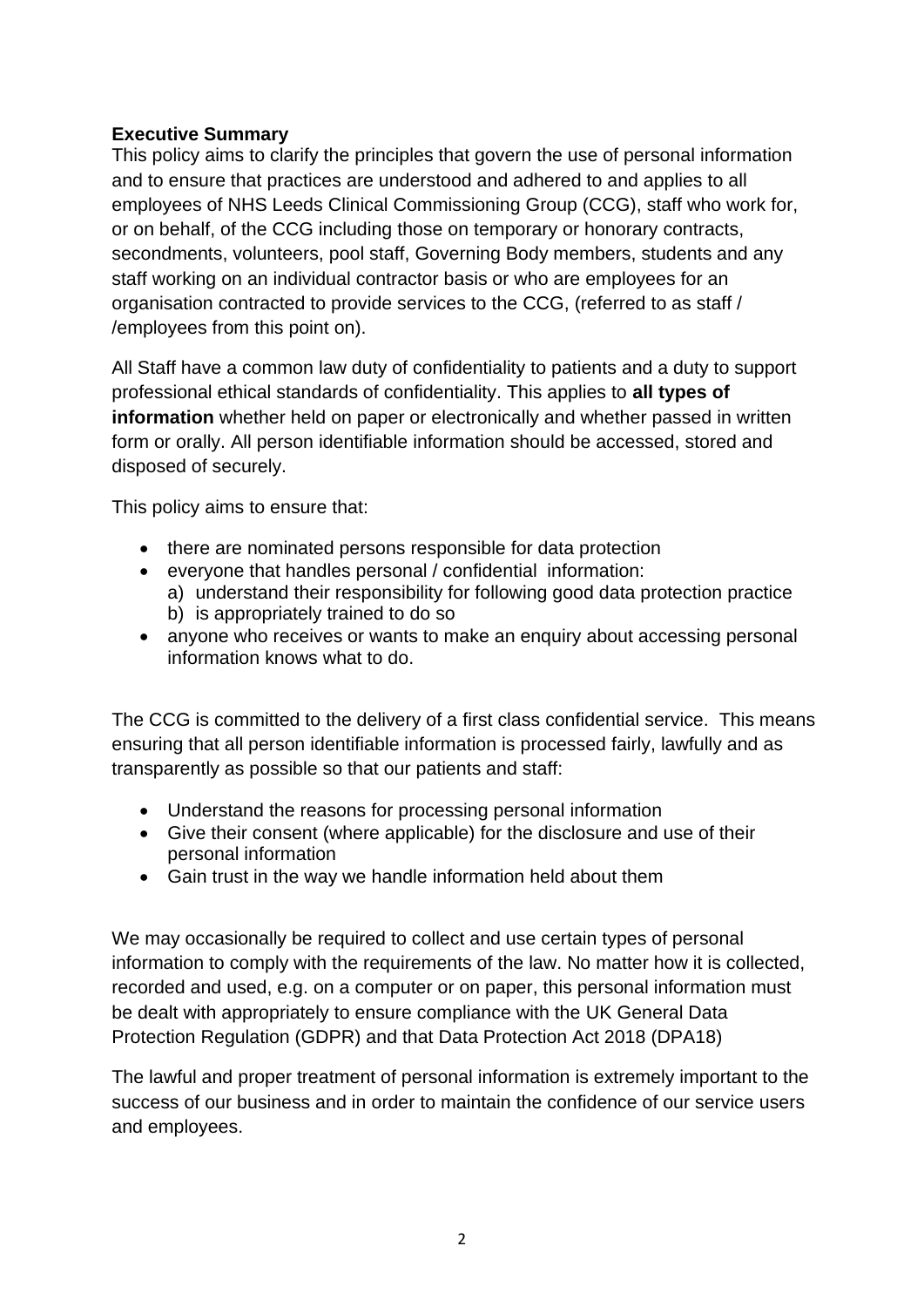## **Equality Statement**

This policy applies to all employees, Governing Body members and members of Leeds Clinical Commissioning Group irrespective of age, race, colour, religion, disability, nationality, ethnic origin, gender, sexual orientation or marital status, domestic circumstances, social and employment status, HIV status, gender reassignment, political affiliation or trade union membership.

A full Equality Impact Assessment is not considered to be necessary as this policy will not have a detrimental impact on a particular group.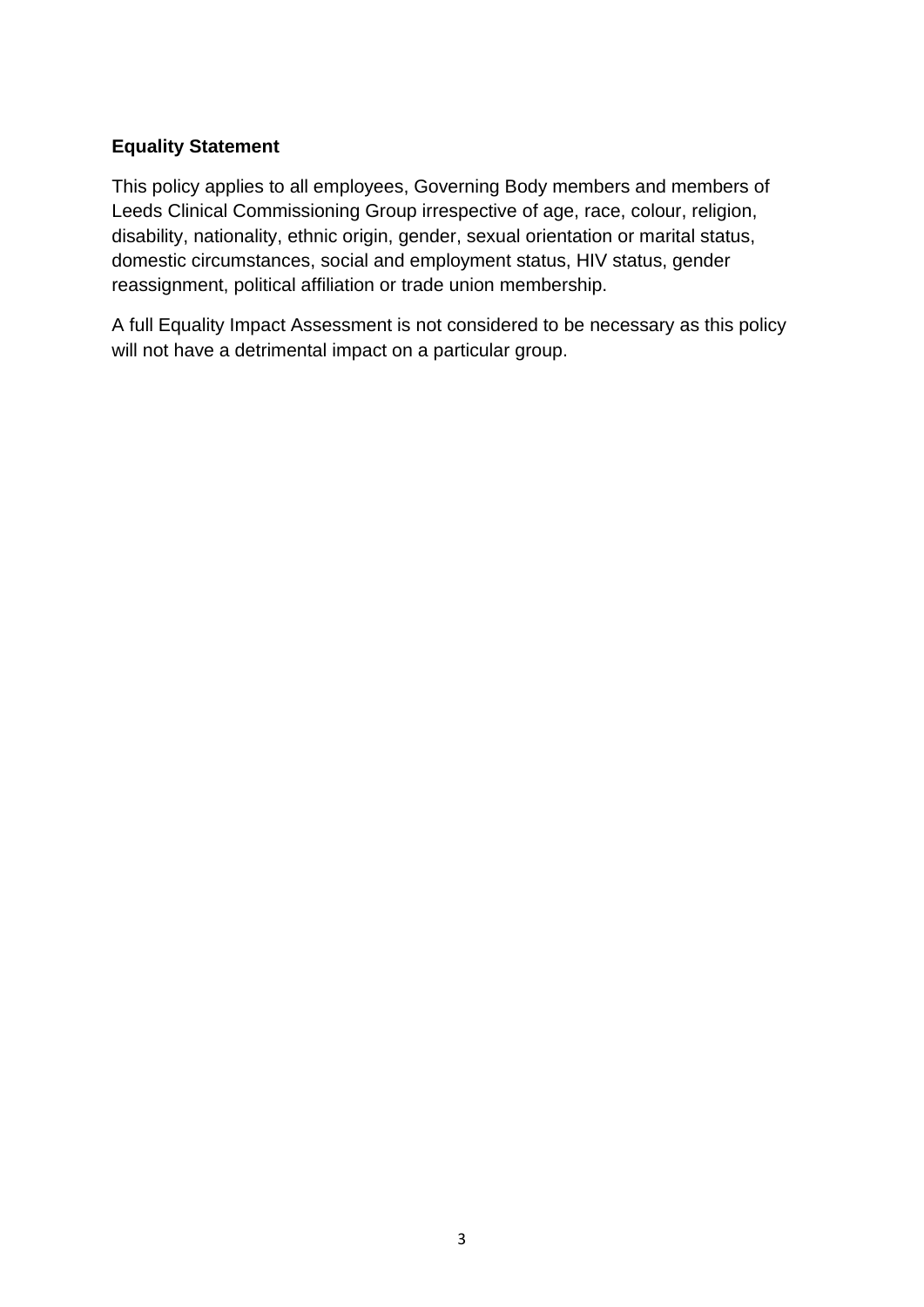## Contents

| $\mathbf{1}$ |                                                                                    |  |
|--------------|------------------------------------------------------------------------------------|--|
| 2            |                                                                                    |  |
| 3            |                                                                                    |  |
| 4            |                                                                                    |  |
| 5            |                                                                                    |  |
|              |                                                                                    |  |
|              |                                                                                    |  |
|              |                                                                                    |  |
|              |                                                                                    |  |
|              |                                                                                    |  |
|              | 5.6                                                                                |  |
| 6            |                                                                                    |  |
|              |                                                                                    |  |
|              | 6.2 Using and Disclosing Confidential Patient Information for Direct Healthcare  9 |  |
|              |                                                                                    |  |
|              |                                                                                    |  |
|              |                                                                                    |  |
|              |                                                                                    |  |
|              |                                                                                    |  |
|              |                                                                                    |  |
|              |                                                                                    |  |
|              |                                                                                    |  |
|              |                                                                                    |  |
| 7            |                                                                                    |  |
|              |                                                                                    |  |
|              |                                                                                    |  |
|              |                                                                                    |  |
|              |                                                                                    |  |
|              |                                                                                    |  |
|              |                                                                                    |  |
|              |                                                                                    |  |
|              |                                                                                    |  |
| 8            |                                                                                    |  |
|              |                                                                                    |  |
|              |                                                                                    |  |
|              |                                                                                    |  |
| 9            |                                                                                    |  |
| 10           |                                                                                    |  |
| 11           |                                                                                    |  |
| 12           |                                                                                    |  |
|              |                                                                                    |  |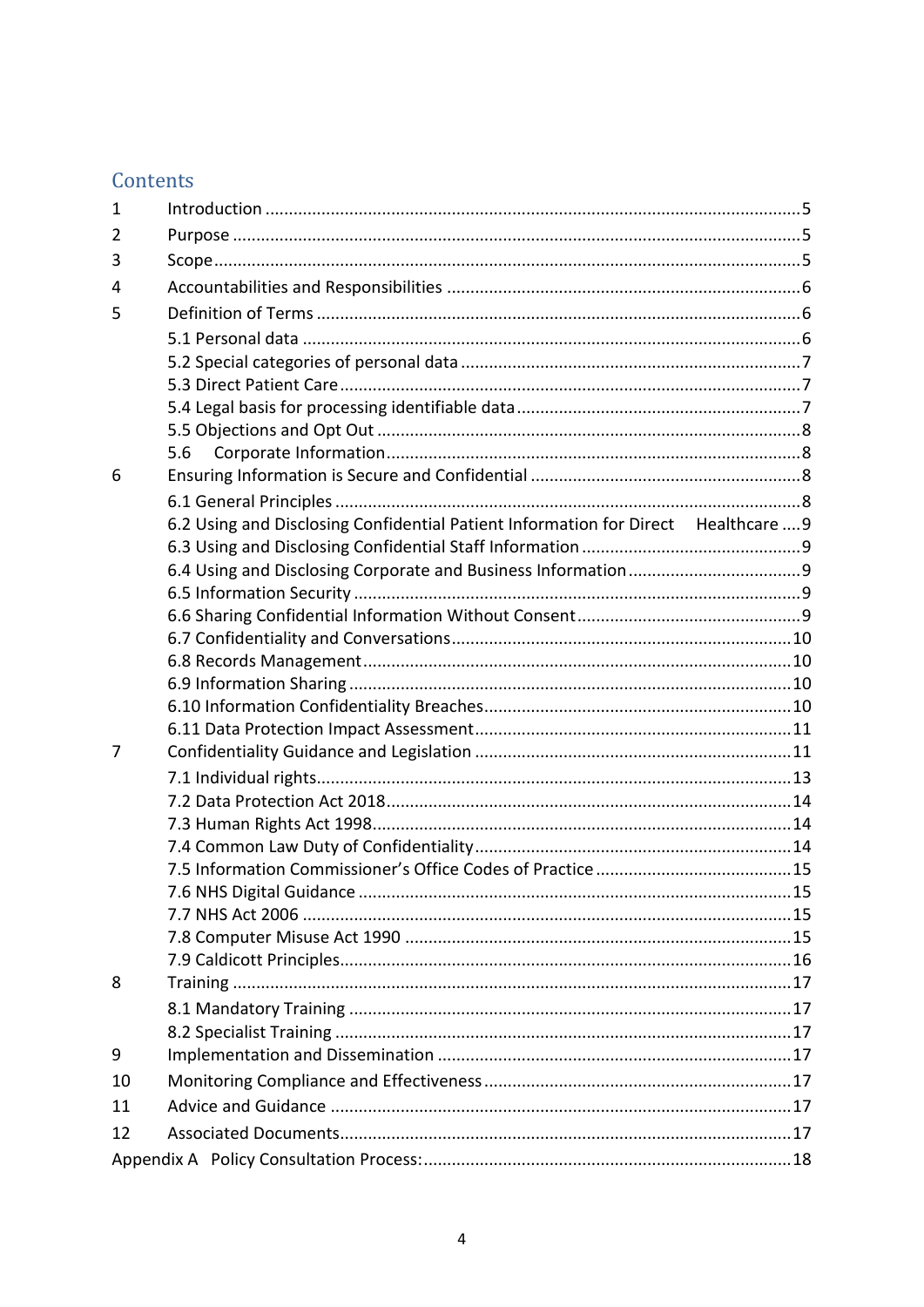#### <span id="page-4-0"></span>**1 Introduction**

NHS Leeds Clinical Commissioning Group (CCG) recognises the importance of reliable information, both in terms of the clinical management of individual patients and the efficient management of services and resources. The CCG also recognise the duty of confidentiality owed to patients, families, staff and business partners with regard to all the ways in which they process, store, share and dispose of information.

Confidentiality and data protection legislation and guidance provide a framework for the management of all data from which individuals can be identified. It is essential that all staff and contractors of the CCG are fully aware of their personal responsibilities for information which they may come into contact with.

#### <span id="page-4-1"></span>**2 Purpose**

The purpose of this policy is to ensure that all staff understand their responsibilities in regard to any information they come into contact with in the course of their work and to provide assurance to the Governing Body that the CCG has in place, the processes, rules and guidelines to ensure such information is dealt with legally, efficiently and effectively.

The CCG will establish, implement and maintain procedures linked to this policy to ensure compliance with the requirements of the UK General Data Protection Regulations and the Data Protection Act 2018 and other associated and related legislation and guidance, contractual responsibilities and to support the assurance standards of the Data Security and Protection Toolkit.

This policy supports the CCG in its role as commissioner of health services and will assist in the safe sharing of information with partner and agencies.

#### <span id="page-4-2"></span>**3 Scope**

This policy must be followed by all staff who work for, or on behalf, of the CCG including those on temporary or honorary contracts, secondments, volunteers, pool staff, Governing Body members, students and any staff working on an individual contractor basis or who are employees for an organisation contracted to provide services to the CCG. The policy is applicable to all areas of the organisation and adherence should be included in all contracts for outsourced or shared services. There are no exclusions.

This policy covers:

All aspects of information within the organisation, including (but not limited to):

- Patient/Client/Service User information
- Personnel/Staff information
- Organisational and business sensitive information
- Structured and unstructured record systems paper and electronic
- Photographic images, digital, text or video recordings including CCTV
- All information systems purchased, developed and managed by/or on behalf of, the organisation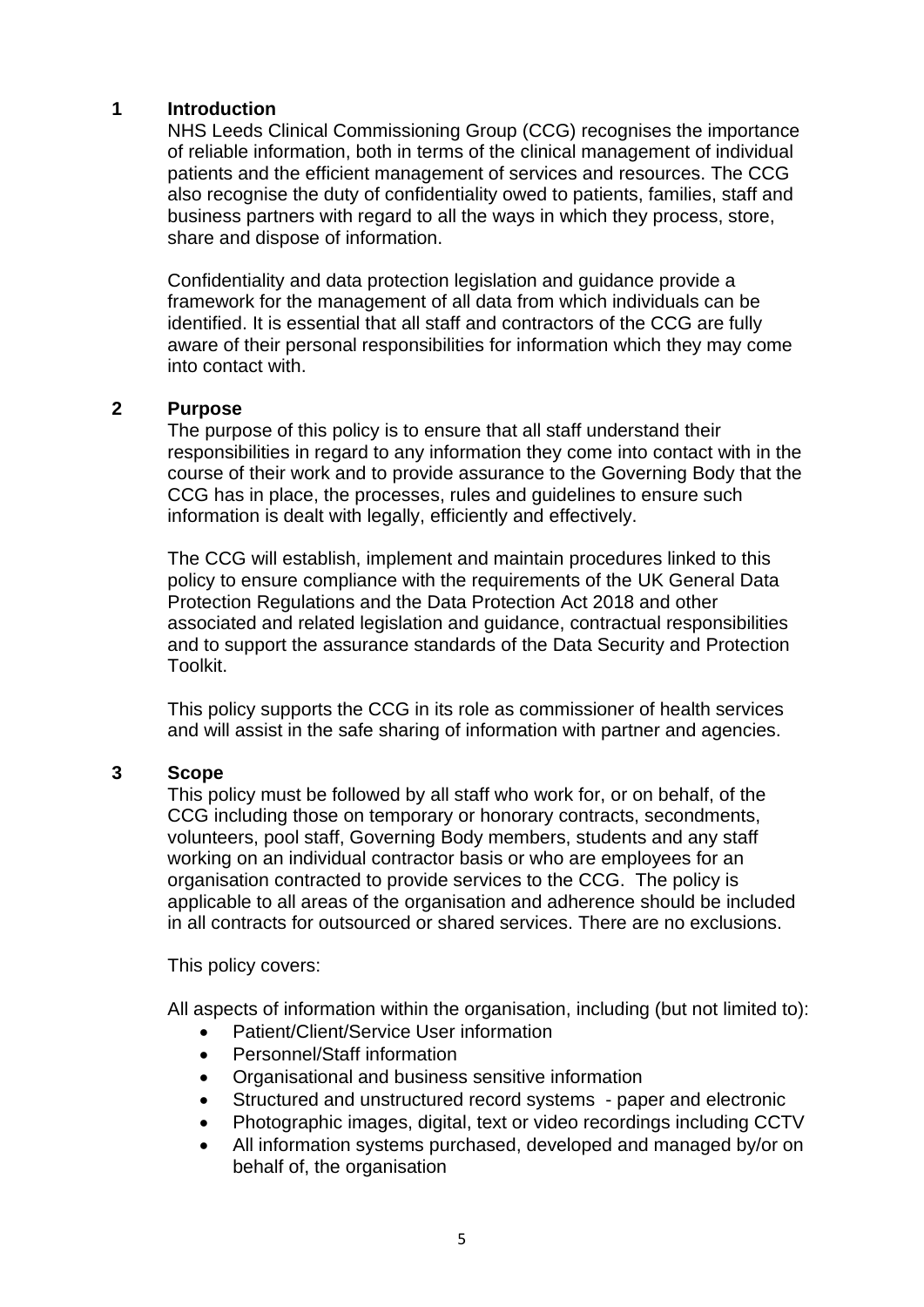• CCG information held on paper, mobile storage devices, computers, laptops, tablets, mobile phones and cameras

The processing of all types of information, including (but not limited to):

- Organisation, adoption or alteration of information
- Retrieval, consultation, storage/retention or use of information
- Disclosure, dissemination or otherwise making available information for clinical, operational or legal reasons
- Alignment, combination/linkage, blocking, erasing or destruction of information

Confidentiality and data protection within an independent contractor's (such as GPs and Dentists) premises is the responsibility of the data controller (owner/partners). However, the CCG is committed to supporting independent contractors in their management of information risk and will provide advice, share best practice and provide assistance where appropriate.

The CCG recognise the changes introduced to information management as a result of the Health and Social Care Act 2012 and Health and Social Care (Safety and Quality) Act 2015 and will work with national bodies and partners to ensure the continuing safe use of information to support services and clinical care.

Failure to adhere to this policy may result in disciplinary action and where necessary referral to the appropriate regulatory bodies including the police and professional bodies.

## <span id="page-5-0"></span>**4 Accountabilities and Responsibilities**

There are a number of key information governance roles and bodies that the CCG needs to have in place as part of its Information Governance Framework, these are:

- Governing Body
- Audit Committee
- Data Protection Officer
- Senior Information Risk Owner
- Caldicott Guardian
- Qualified Cyber Professional
- Information Asset Owner
- Heads of Service

The accountability and responsibility are set out in more detail in the Information Governance Strategy Policy and Management Framework which must be read in conjunction with this policy.

## <span id="page-5-1"></span>**5 Definition of Terms**

## <span id="page-5-2"></span>**5.1 Personal data**

Personal data refers to all items of information in any format from which an individual might be identified or which could be combined with other available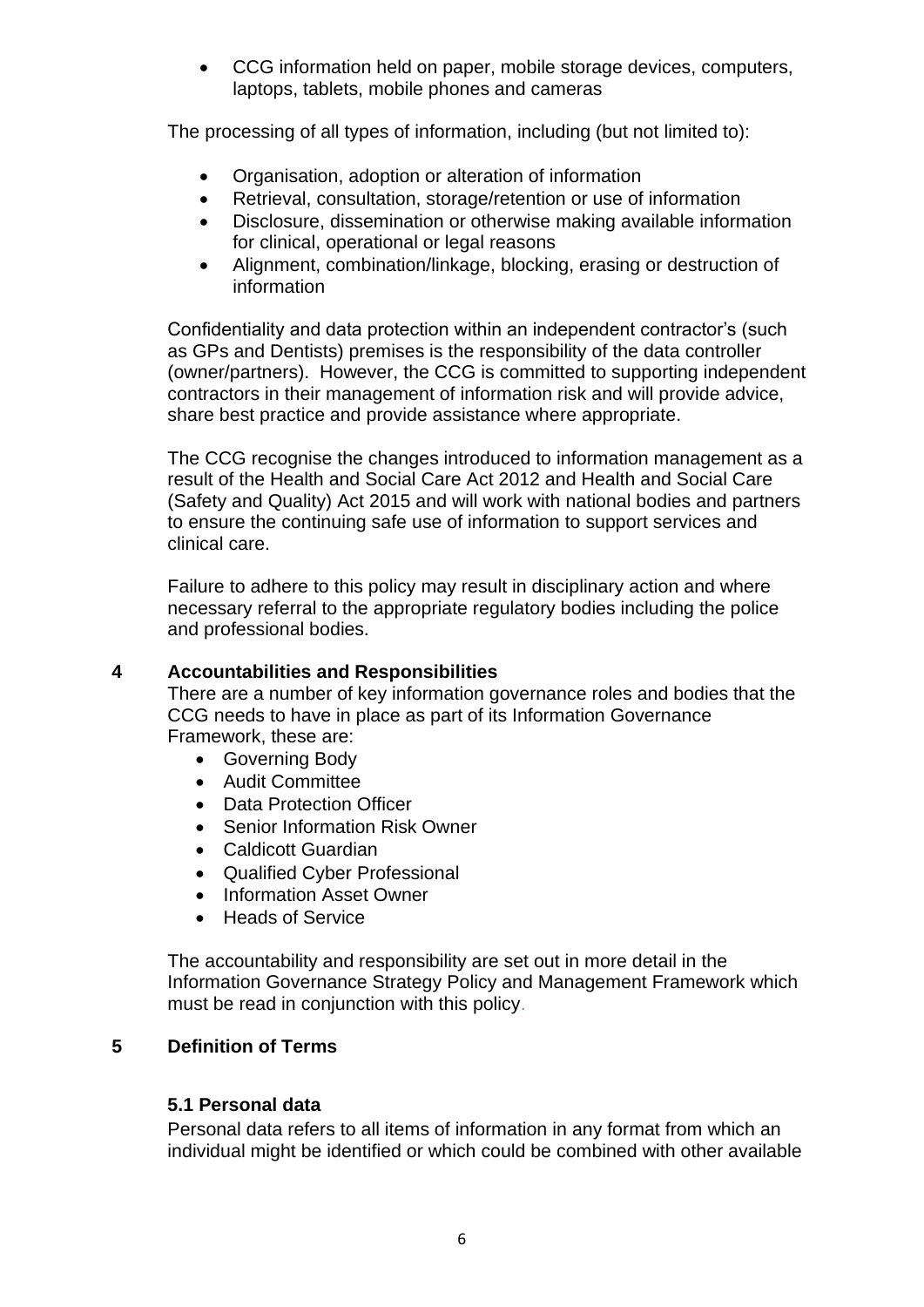information to identify an individual and is information which has a duty of confidence. This may include (but is not limited to):

- Name
- Date of Birth
- Post code
- Address
- National Insurance Number
- Photographs, digital images etc.
- NHS or Hospital/Practice Number
- Date of Death
- Passport Number
- Online identifiers and location data (such as MAC, IP addresses and mobile device IDs)
- Pseudonymised data

#### <span id="page-6-0"></span>**5.2 Special categories of personal data**

Categories of information are classified as special categories of personal data and require additional safeguards when sharing or disclosing this information in line with guidance and legislation. This includes (but is not limited to):

- Concerning health, sex life or sexual orientation
- Racial or ethnic origins
- Trade union membership
- Political opinions
- Religious or philosophical beliefs
- Genetic data
- Biometric data

## <span id="page-6-1"></span>**5.3 Direct Patient Care**

The CCG adheres to national guidance in relation to using Personal Confidential Data for commissioning purposes and recognises that such data can only flow where a clear legal basis enables this.

#### <span id="page-6-2"></span>**5.4 Legal basis for processing identifiable data**

A Data Protection Impact Assessment (DPIA) is required in order to demonstrate a legal basis for processing identifiable data. (see 6.11)

If a legal basis has been established in the first instance for processing identifiable data and the data is to be used for another purpose, explicit consent is required.

Explicit consent is described in GDPR as any freely given, specific, informed and unambiguous indication of the data subject's wishes by which he or she, through a statement or clear affirmative action, signifies agreement to the processing of their personal data.

An overview of these considerations is provided within the CCG's Privacy Notice.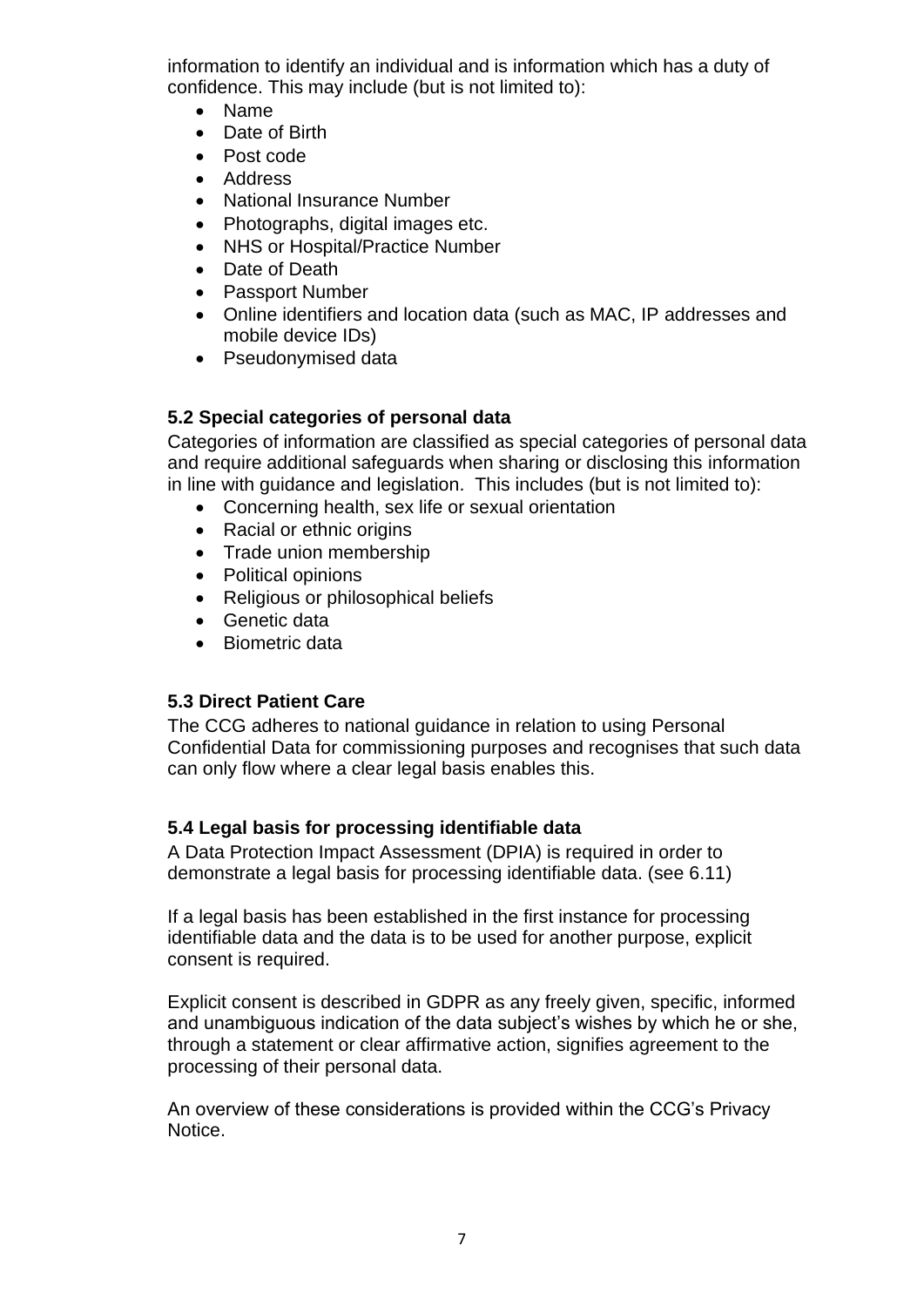## <span id="page-7-0"></span>**5.5 Objections and Opt Out**

Where patient identifiable information is being processed for purposes other than direct care, there is an obligation to respect opt outs that have already been presented.

The National Data Opt Out programme was introduced in May 2018, enabling patients to opt out from the use of their data for research or planning purposes.

This programme is explained within the CCG's right to be informed/privacy notice and further information is available from the NHS Digital national data opt out website

## <span id="page-7-1"></span>**5.6Corporate Information**

Corporate information includes:

- Governing Body and meeting papers and minutes
- Tendering and contracting information
- Financial and statistical information
- Project and planning information

Corporate information may be accessible through the Freedom of Information Act 2000 either from the CCG responding to a request for information or through making information accessible via the CCG's Publication Scheme. The information may be exempt from release, where there is a duty of confidence or the data is commercially sensitive. Additionally, other exemptions of the Act could restrict release of certain corporate information.

## <span id="page-7-2"></span>**6 Ensuring Information is Secure and Confidential**

#### <span id="page-7-3"></span>**6.1 General Principles**

- The CCG regards all identifiable personal information relating to patients as confidential and assurance of compliance with the legal and regulatory framework will be provided through the IG strategy and management framework.
- The CCG regard all identifiable personal information relating to staff as confidential except where national policy on accountability and openness requires otherwise.
- The CCG has a Privacy notice which informs individuals of their rights under Data Protection legislation.
- The CCG will establish and maintain policies and procedures to ensure compliance with the General Data Protection Regulation, Data Protection Act 2018, Human Rights Act 1998, the Common Law Duty of Confidentiality, Privacy and Electronic Communications Regulations, the Freedom of Information Act 2000, and Environmental Information Regulations and other related legislation and guidance.
- Awareness and understanding of all staff, with regard to responsibilities, will be routinely needs assessed and appropriate training and awareness provided in addition to the annual mandatory Data Security Awareness training.
- Risk assessment, in conjunction with overall priority planning of organisational activity will be undertaken to determine appropriate,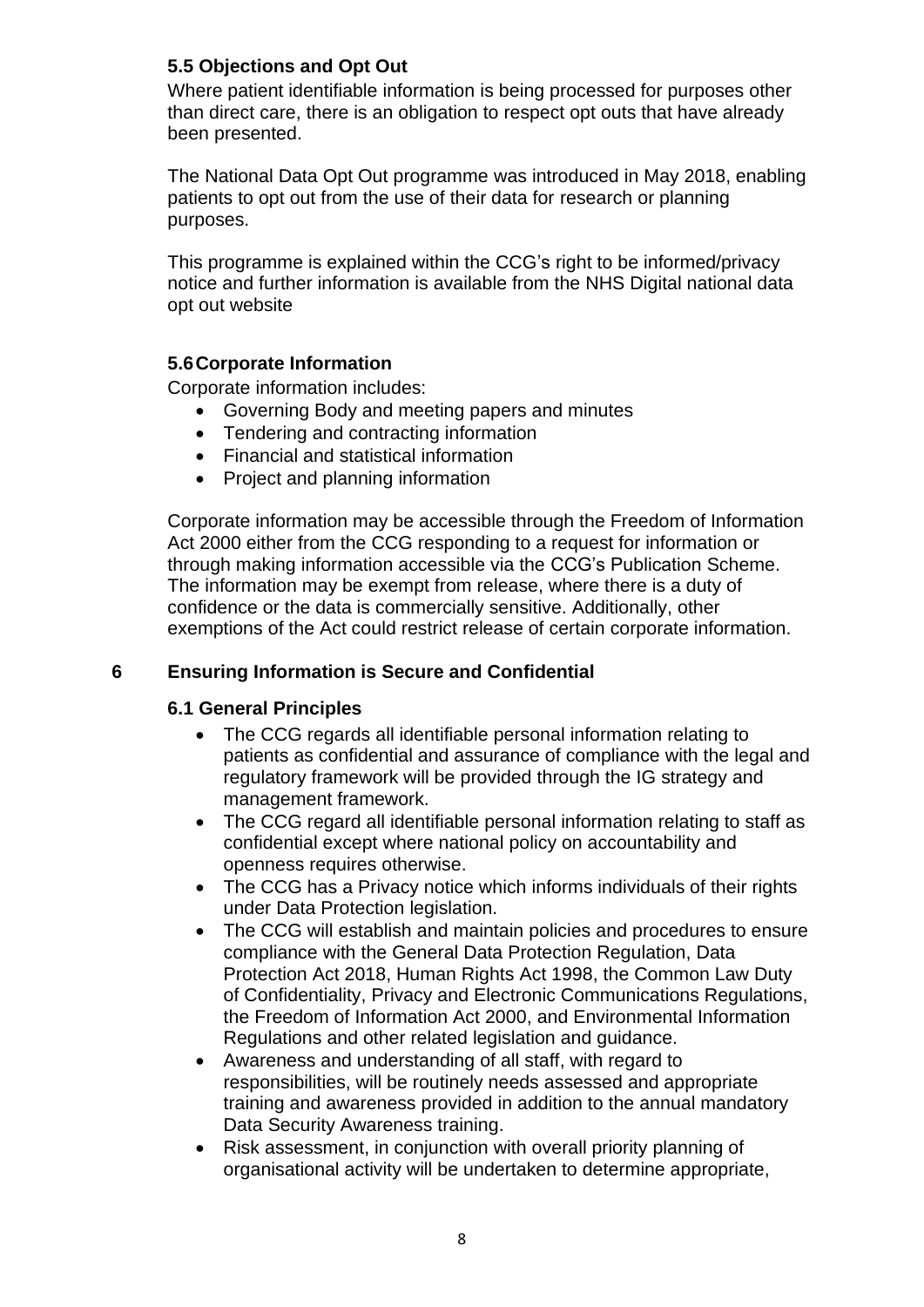effective and affordable confidentiality and data protection controls are in place.

• Where any disclosure of person identifiable data is made there a must be a legal basis for doing so.

## <span id="page-8-0"></span>**6.2 Using and Disclosing Confidential Patient Information for Direct Healthcare**

For direct care, the legal basis for disclosing information is identified in the CCG's privacy notice which outlines what information will be shared, the purpose of this, who the data will be shared with, how long data will be retained, the rights of the data subject (including opt-outs) and what security measures are in place to protect confidentiality.

If not for direct care then explicit consent or some other legal basis must be present to enable sharing.

## <span id="page-8-1"></span>**6.3 Using and Disclosing Confidential Staff Information**

Processing of personal data where the information sharing is needed for direct communications related to their role, salary payment and pension arrangements, is lawful. Staff should be made aware that disclosures may need to be made for legal reasons, to professional regulatory bodies and in response to certain categories of freedom of information requested where the public interest in disclosure is deemed to override confidentiality considerations.

Using staff information for other purposes must be subject to explicit consent being granted unless another legal basis permits this.

## <span id="page-8-2"></span>**6.4 Using and Disclosing Corporate and Business Information**

All staff should consider all information which they come into contact with through the course of their work as confidential and its usage and any disclosure should be in line with agreed duties and for authorised work purposes.

## <span id="page-8-3"></span>**6.5 Information Security**

Rules and guidance on information security are set out in:

- The Information Security Policy sets rules, guidance and good practice on ensuring security of information in the workplace, on areas such as portable devices, email, paper and electronic systems.
- The Records Management and Information Lifecycle Policy includes sections on transfer, storage and archive of records.

## <span id="page-8-4"></span>**6.6 Sharing Confidential Information Without Consent**

It may sometimes be necessary to share confidential information without consent or where the individual has explicitly refused consent. There must be a legal basis for doing so (e.g. to safeguard a child) or a court order must be in place. In deciding on any disclosure, certain considerations and steps need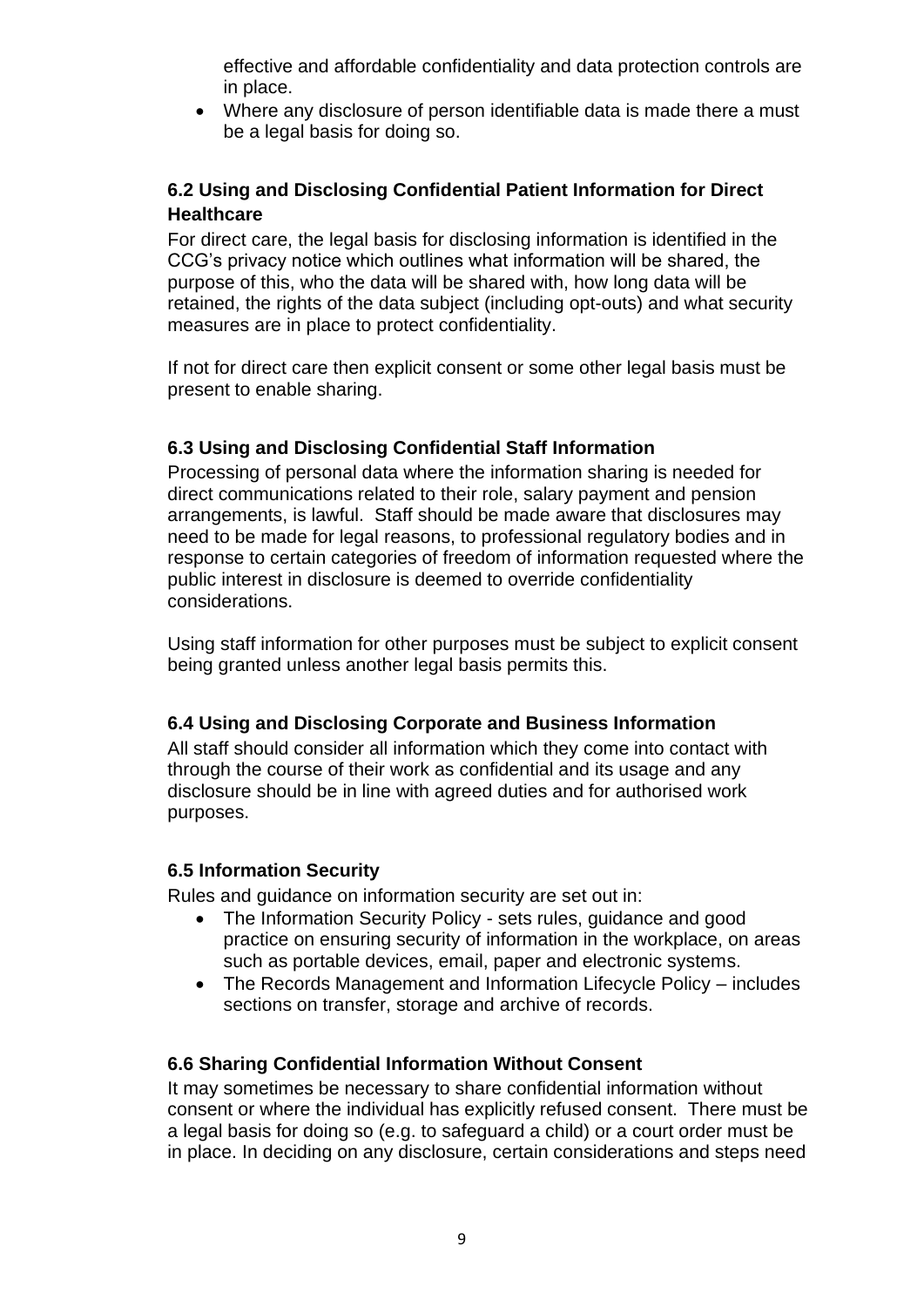to be taken, therefore please refer any requests to the Caldicott Guardian / IG lead.

## <span id="page-9-0"></span>**6.7 Confidentiality and Conversations**

Where during the course of your work you have conversations relating to confidential matters which may involve discussing (or disclosing information about) individuals such as staff members or patients you must ensure:

- that such discussions take place where they cannot be overheard.
- that you do not give out confidential information over the phone unless you are certain as to the identity of the caller and they have a legal basis to receive such information (e.g. you may need to speak with another team member on the phone who is based at another location).
- that you do not discuss confidential work matters in public places or at social occasions.
- when leaving a message on an answer phone, ensure that you have consent to do so.

#### <span id="page-9-1"></span>**6.8 Records Management**

The CCG has a Records Management Policy which should be followed for all aspects of record creation, sharing, storage, retention and destruction of records.

#### <span id="page-9-2"></span>**6.9 Information Sharing**

The organisation will ensure that information sharing takes place within a structured and documented process and in line with the Information Commissioner's Code of Conduct and in accordance with the Health and Social Care Act 2012 and Health and Social Care (Safety and Quality) Act 2015.

Any local Information Sharing Protocols that the CCG have signed up to need to be followed at all times.

#### <span id="page-9-3"></span>**6.10 Information Confidentiality Breaches**

All actual, potential or suspected incidents involving breaches of confidentiality or security / cyber-related must be reported on Datix following the CCG Incident Reporting procedure.

All incidents involving patient data breaches are notified, via Datix, to the Caldicott Guardian, Data Protection Officer (DPO), SIRO and the IG team.

The DPO, together with the SIRO will consider whether serious breaches of confidentiality or those involving large numbers of individuals need to be reported to the Information Commissioner's Office. Reportable breaches should be determined and presented within 72 hours of being identified.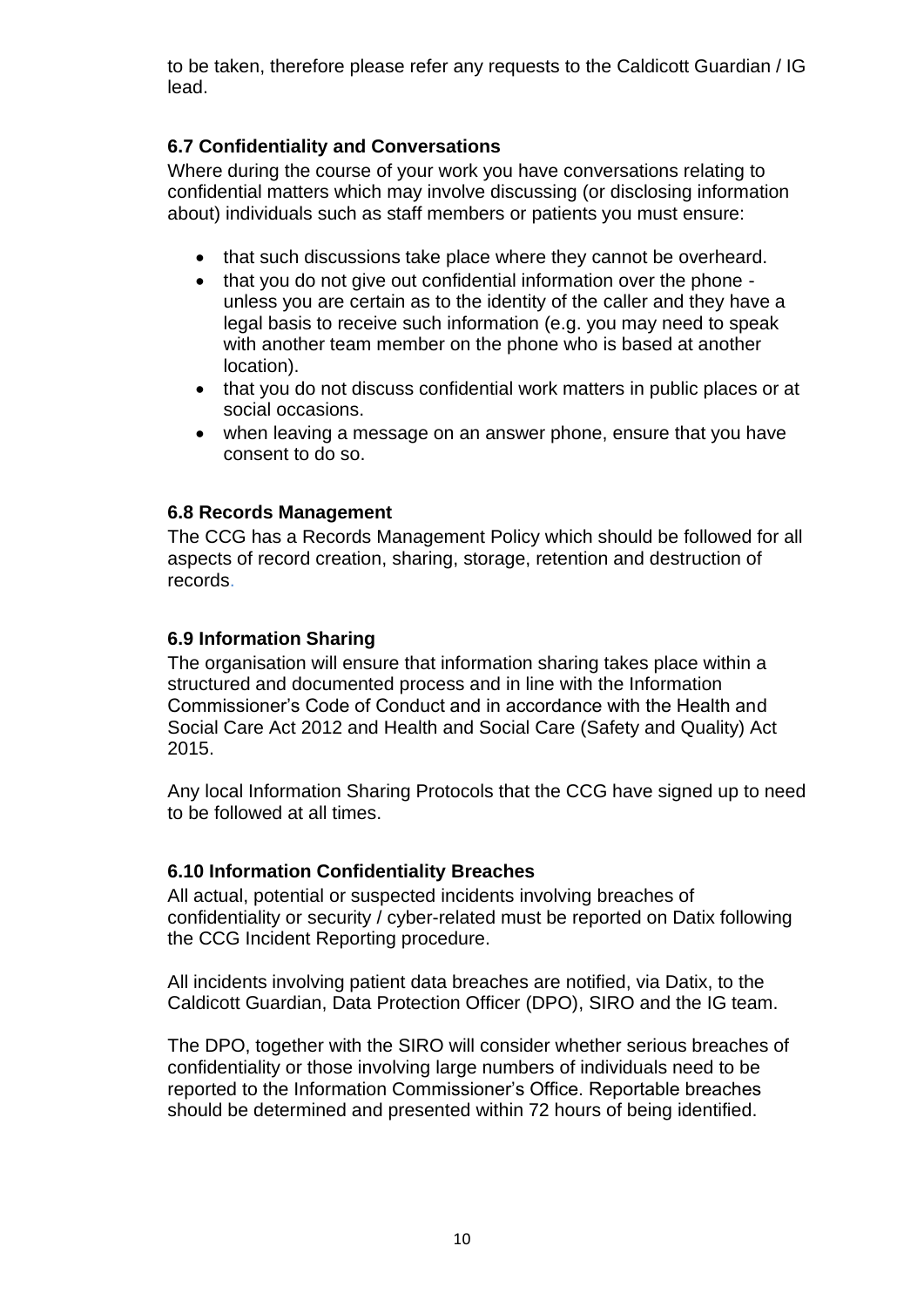#### **What should be reported?**

Misuse of personal data and security incidents must be reported so that steps can be taken to rectify the problem and to ensure that the same problem does not occur again. The following list gives some examples of breaches which should be reported:

- Sharing of passwords and/or smartcards.
- Unauthorised access to the computer systems either by staff or a third party.
- Unauthorised access to personal confidential personal information where the member of staff does not have a need to know.
- Disclosure of personal data to a third party where there is no justification and you have concerns that it is not in accordance with the data protection principles and NHS Code of Confidentiality.
- Sending data in a way that breaches confidentiality.
- Leaving confidential information lying around in a public area e.g. photocopier.
- Theft or loss of patient-identifiable information.
- Disposal of confidential information in a way that breaches confidentiality i.e. disposing of patient records and or content in an ordinary waste paper bin
- Processing identifiable information without an appropriate Information Asset and associated data flow being identified and recorded in the organisations register.

## <span id="page-10-0"></span>**6.11 Data Protection Impact Assessment**

All new projects, processes and systems (including software and hardware) which are introduced that include person identifiable data, must meet confidentiality and data protection requirements. To enable the organisation to address the privacy concerns and risks a Data Protection Impact Assessment (DPIA) must be completed and approved by the IG team/DPO. A DPIA will assist to:

- Identify privacy risks to individuals
- Protect the CCG's reputation
- Ensure person identifiable data is being processed safely
- Foresee problems and negotiate solutions
- Identify all Information Assets and corresponding data flows.

## <span id="page-10-1"></span>**7 Confidentiality Guidance and Legislation**

For personal and confidential Information held by the CCG there will be appropriate measures to ensure confidentiality and security, underpinning the principles of Caldicott, NHS Digital Guidance, ICO and professional Codes of Practice, legislation and common law.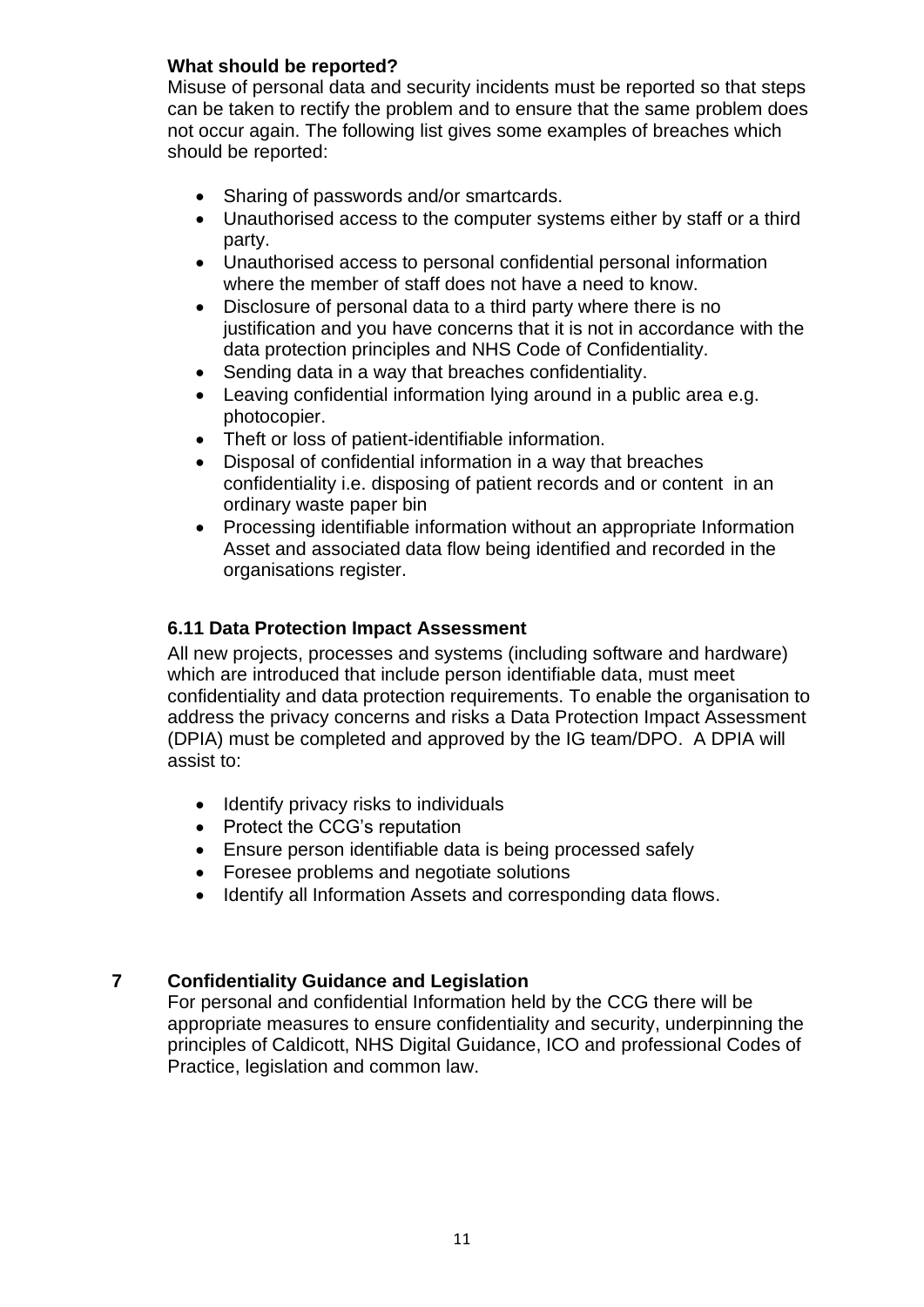| Lawfulness,<br>fairness and<br>transparency | Personal data shall be processed lawfully, fairly and in<br>a transparent manner in relation to the individual.                                                                                                                                                                                  |
|---------------------------------------------|--------------------------------------------------------------------------------------------------------------------------------------------------------------------------------------------------------------------------------------------------------------------------------------------------|
| <b>Purpose limitation</b>                   | Personal data shall be collected for specified, explicit<br>and legitimate purposes and not further processed in a<br>manner that is incompatible with those purposes.                                                                                                                           |
| Data minimisation                           | Personal data shall be adequate, relevant and limited<br>to what is necessary in relation to the purposes for<br>which it is processed.                                                                                                                                                          |
| Accuracy                                    | Personal data shall be accurate and, where<br>necessary, kept up to date.                                                                                                                                                                                                                        |
| Storage limitation                          | Personal data shall be kept in a form which permits<br>identification of individuals for no longer than is<br>necessary for the purposes for which the personal<br>data is processed.                                                                                                            |
| Integrity and<br>confidentiality            | Personal data shall be processed in a manner that<br>ensures appropriate security of the personal data,<br>including protection against unauthorised or unlawful<br>processing and against accidental loss, destruction or<br>damage, using appropriate technical or organisational<br>measures. |
| Accountability                              | There are appropriate measures in place to<br>demonstrate compliance with the above                                                                                                                                                                                                              |

It is important to note that the Regulation specifies that:

- organisations are accountable for how they handle personal data and need to develop and maintain adequate policies, procedures, processes and systems to fulfil this role.
- data processors can be held liable for breaches.
- all actual information breaches must be reported to the ICO within 72 hours of becoming known.
- there is a maximum penalty for breach of the Regulation of £17.5 million.
- a DPIA is completed for any project where personal data will be processed or it is otherwise anticipated to have a high privacy risk.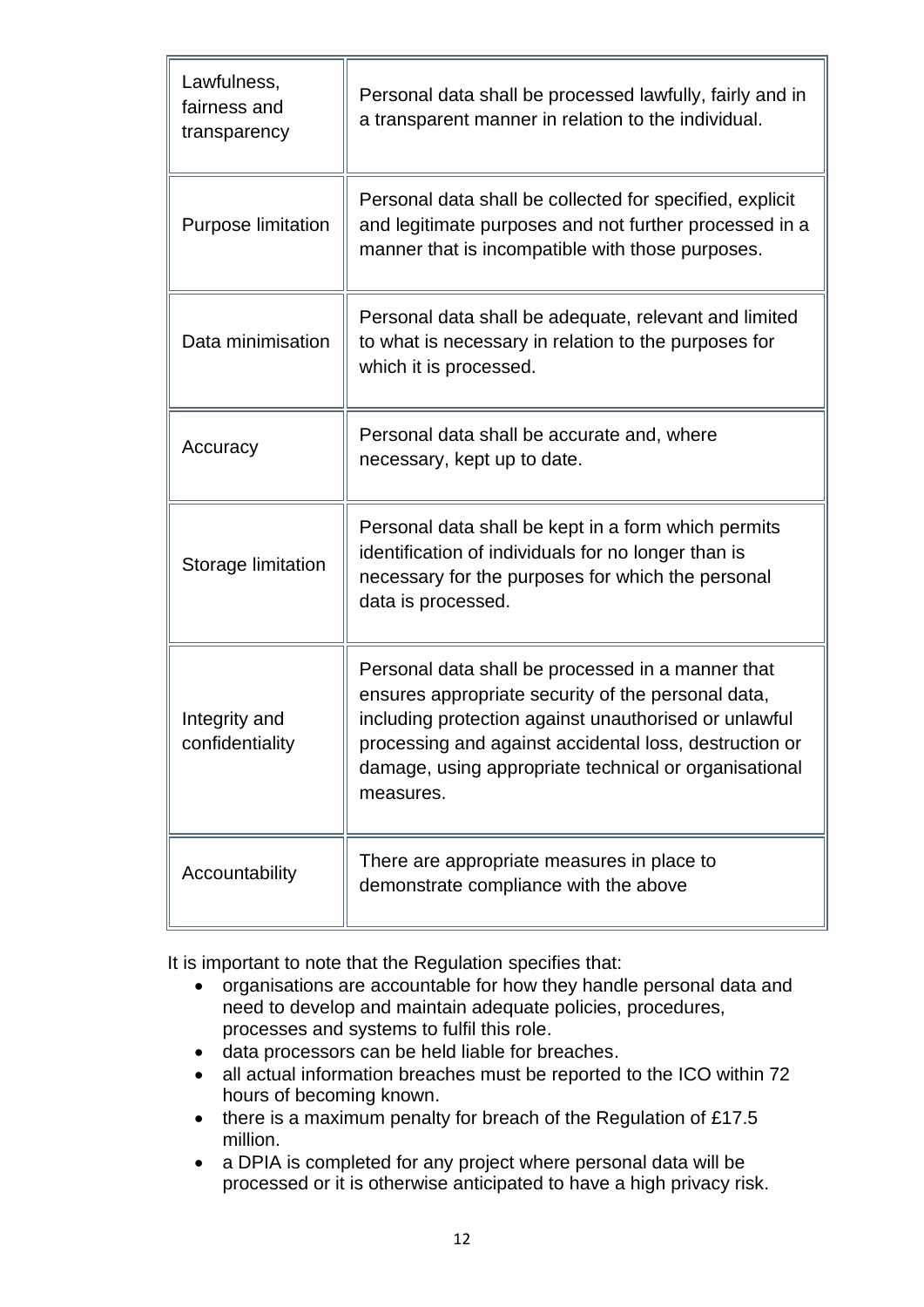- Privacy notices must transparently explain how personal data is used and the rights of the data subject.
- data subjects have the right to erasure, data portability, review of automated decision making and profiling, to request their personal data are removed when an organisation is retaining them beyond a reasonable or defined time period.
- subject access requests must be completed within a month and provided free of charge (unless a request is "manifestly unfounded or excessive").
- organisations must keep a record of processing activities.
- appointment of a Data Protection Officer.

## <span id="page-12-0"></span> **7.1 Individual rights**

The GDPR provides individuals with key rights to control and influence how data about them is used. These general rights are captured below although it is important to note that they are not absolute (they change depending on the legal basis for processing being used) – advice must be sought from the IG team if staff are unclear what action is required.

| The right to be<br>informed            | The CCG must provide information about how it uses<br>information about individuals. Staff must be aware of<br>the privacy notice(s) in place to support this.                                                                                     |
|----------------------------------------|----------------------------------------------------------------------------------------------------------------------------------------------------------------------------------------------------------------------------------------------------|
| The right to<br>access                 | Individuals may ask for access or copies of the<br>information held about them by the CCG. Staff should<br>be aware of the CCG Subject Access Request and<br>Access to Health Records procedure, which supports<br>this.                           |
| The right to<br>rectification          | Individuals can challenge the accuracy of personal<br>data held about them, and ask for it to be corrected or<br>deleted if there are factual errors or omissions. Staff<br>must consider such corrections.                                        |
| The right to<br>erasure                | Individuals can request their data be deleted and in<br>some (not relating to health or social care purposes)<br>circumstances, the CCG will need to respect this.<br>Staff should seek advice from the IG team if they<br>receive such a request. |
| The right to<br>restrict<br>processing | Individuals can limit the way the CCG uses personal<br>data if they are concerned about the accuracy of the<br>data or how it is being used. Staff should seek advice<br>from the IG team if they receive such a request.                          |
| The right to data<br>portability       | Individuals have the right to obtain their personal data<br>from the CCG an accessible and machine-readable<br>format. Staff should seek advice from the IG team if                                                                                |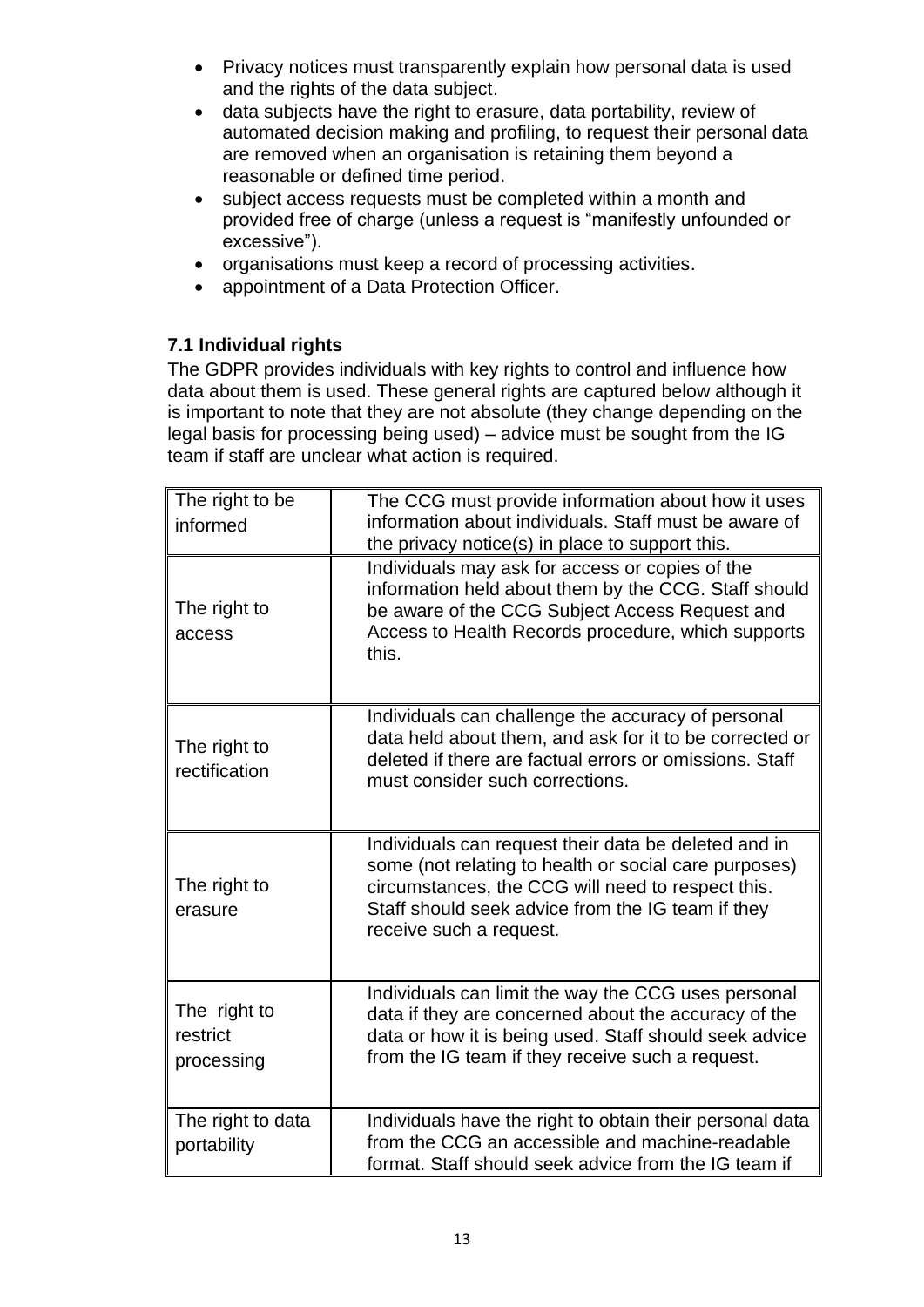|                                                       | they receive such a request.                                                                                                                                                               |
|-------------------------------------------------------|--------------------------------------------------------------------------------------------------------------------------------------------------------------------------------------------|
| The right to<br>object                                | Individuals may object to the processing of their<br>personal data by the CCG. Staff should seek advice<br>from the IG team if they receive such a request.                                |
| Rights in relation<br>to automated<br>decision making | Individuals can ask that automated decisions and<br>profiling without any human involvement do not<br>happen. Staff should seek advice from the IG team if<br>they receive such a request. |

More information about the rights that GDPR provides individuals can be found at<https://ico.org.uk/your-data-matters/>

It is important to note the CCG only has one month to review and respond to any of the above requests.

## <span id="page-13-0"></span>**7.2 Data Protection Act 2018**

The Data Protection Act 2018 (DPA18) controls how personal information is used by organisations, businesses or the government and is the UK's implementation of the GDPR.

In summary the DPA18:

- Implements GDPR standards across all general data processing.
- Provides clarity on the definitions used in the GDPR in the UK context.
- Ensures that sensitive health, social care and education data can continue to be processed while making sure that confidentiality in health and safeguarding situations is maintained.
- Provides appropriate restrictions to rights to access and delete data to allow certain processing currently undertaken to continue where there is a strong public policy justification, including for national security purposes.
- Sets the age from which parental consent is not needed to process data online at age 13, supported by a new age-appropriate design code enforced by the Information Commissioner.

## <span id="page-13-1"></span>**7.3 Human Rights Act 1998**

Article 8 of the Human Rights Act 1998 established a right to respect for private and family life, home and correspondence. This reinforces the duty to protect privacy of individuals and preserve the confidentiality of their health and social care records.

## <span id="page-13-2"></span>**7.4 Common Law Duty of Confidentiality**

All Staff have a common law duty of confidentiality to all patient, client or staff information and a duty to support professional ethical standards of confidentiality. This applies to all types of information whether held on paper or electronically and whether passed in written form or orally and must not normally be disclosed without the individual's consent.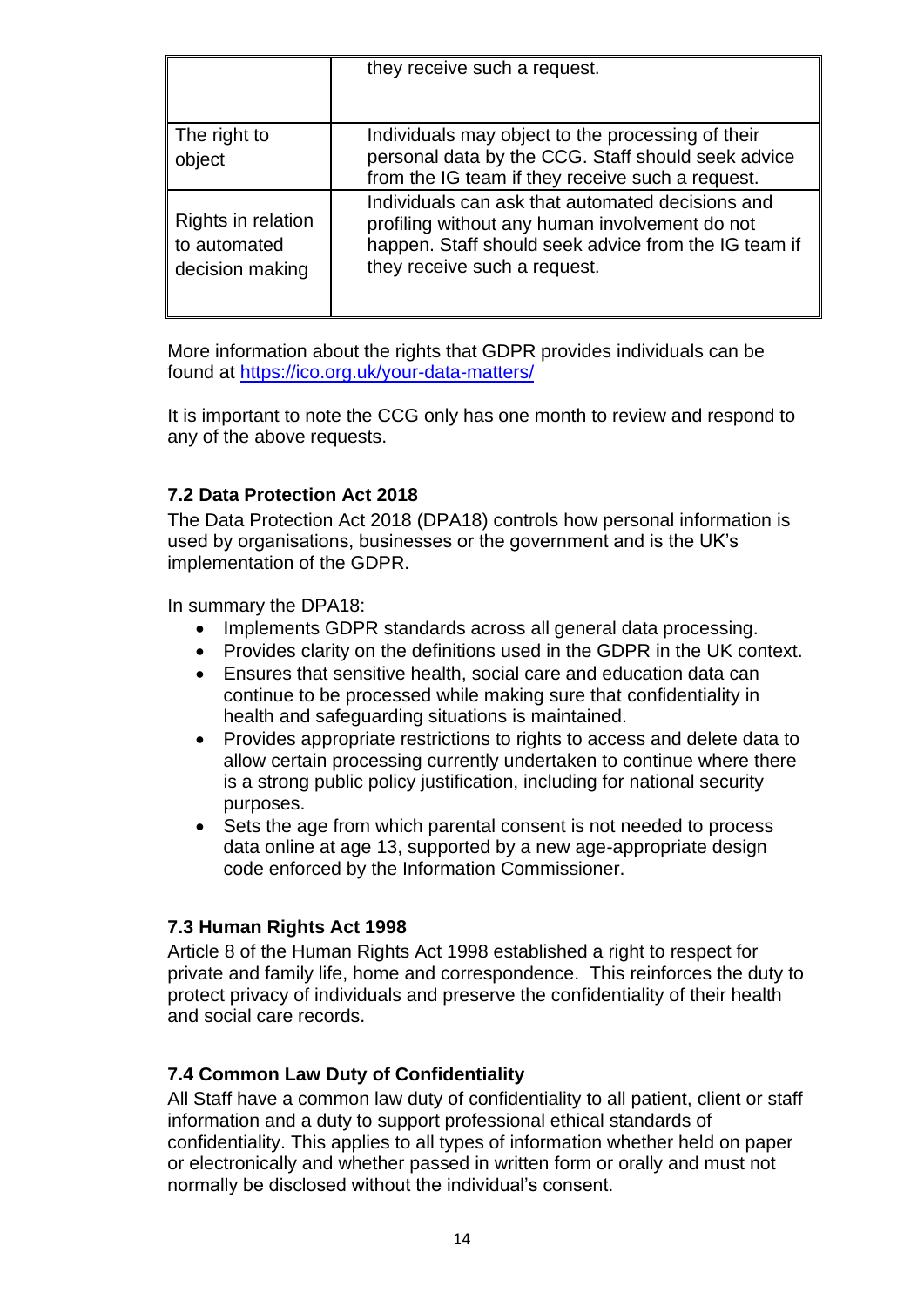There are three circumstances where disclosure of confidential information is lawful:

- where the individual to whom the information relates has consented.
- where disclosure is necessary to safeguard the individual, or others, or is in the public interest.
- where there is a legal duty to do so, for example a court order.

Any decision to disclose without consent must be fully documented and agreed by the Caldicott Guardian.

#### <span id="page-14-0"></span>**7.5 Information Commissioner's Office Codes of Practice**

The CCG processes data that is covered in the following Codes of Practice published by the Information Commissioner's Office (ICO):

- Data sharing
- Subject access
- Closed Circuit Television
- Privacy Notices
- Employment Practices
- Anonymisation
- Personal Information Online

#### <span id="page-14-1"></span>**7.6 NHS Digital Guidance**

NHS Digital is responsible for facilitating the management and sharing of data across the NHS to support both operational and other functions such as planning, research and assessments.

#### <span id="page-14-2"></span>**7.7 NHS Act 2006**

Section 251 of the NHS Act 2006 allows the Common Law Duty of Confidentiality to be set aside by the Secretary of State for Health in specific circumstances where anonymised information is not sufficient and where patient consent is not practicable.

#### <span id="page-14-3"></span>**7.8 Computer Misuse Act 1990**

This Act makes it illegal to access data or computer programs without authorisation and establishes three offences:

- Access data or programs held on computer without authorisation. For example, to view test results on a patient whose care you are not directly involved in or to obtain or view information about friends and relatives.
- Access data or programs held in a computer without authorisation with the intention of committing further offences, for example fraud or blackmail.
- Modify data or programs held on computer without authorisation.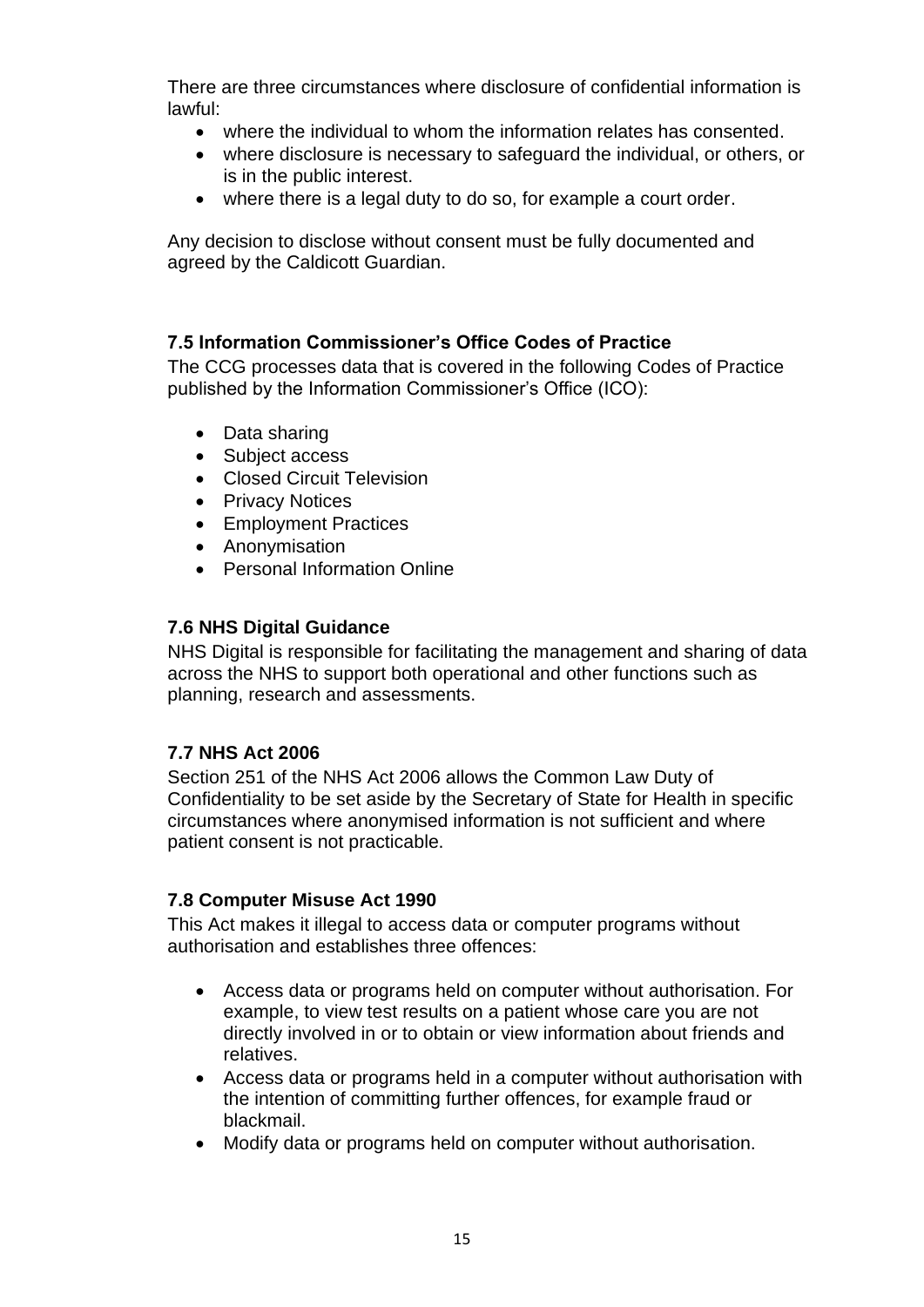## <span id="page-15-0"></span>**7.9 Caldicott Principles**

Following a review of how data was handled in the NHS, the Caldicott principles were developed. When deciding whether to use the information that will identify an individual the following principles should be followed:

#### **1. Justify the purpose(s)**

Every proposed use or transfer of personal confidential data within or from an organisation should be clearly defined, scrutinised and documented with continuing uses regularly reviewed, by an appropriate guardian.

- **2. Don't use personal confidential data unless it is absolutely necessary** Personal Confidential data items should not be included unless it is essential for the specified purpose(s) of that flow. The need for patients to be identified should be considered at each stage of satisfying the purpose(s).
- **3. Use the minimum necessary personal confidential data** Where use of personal confidential data is considered to be essential, the inclusion of each individual item of data should be considered and justified so that the minimum amount of personal confidential data is transferred or accessible as is necessary for a given function to be carried out.
- **4. Access to personal confidential data should be on a strict need-toknow basis**

Only those individuals who need access to personal confidential data should have access to it, and they should only have access to the data items that they need to see. This may mean introducing access controls or splitting data flows where one data flow is used for several purposes.

5. **Everyone with access to personal confidential data should be aware of their responsibilities**

Action should be taken to ensure that those handling personal confidential data - both clinical and non-clinical staff - are made fully aware of their responsibilities and obligations to respect patient confidentiality.

## 6. **Understand and comply with the law**

Every use of personal confidential data must be lawful. Someone in each organisation handling personal confidential data should be responsible for ensuring that the organisation complies with legal requirements.

**7. The duty to share information can be as important as the duty to protect patient confidentiality**

Health and Social Care professionals should have the confidence to share information in the best interests of their patients within the frameworks set out by these principles. They should be supported by the policies of their employers, regulators and professional bodies.

The Caldicott Guardian has a strategic and operational role, which involves representing and championing confidentiality and information sharing requirements and issues at senior management level and, where appropriate, at a range of levels within the organisation's overall governance framework. A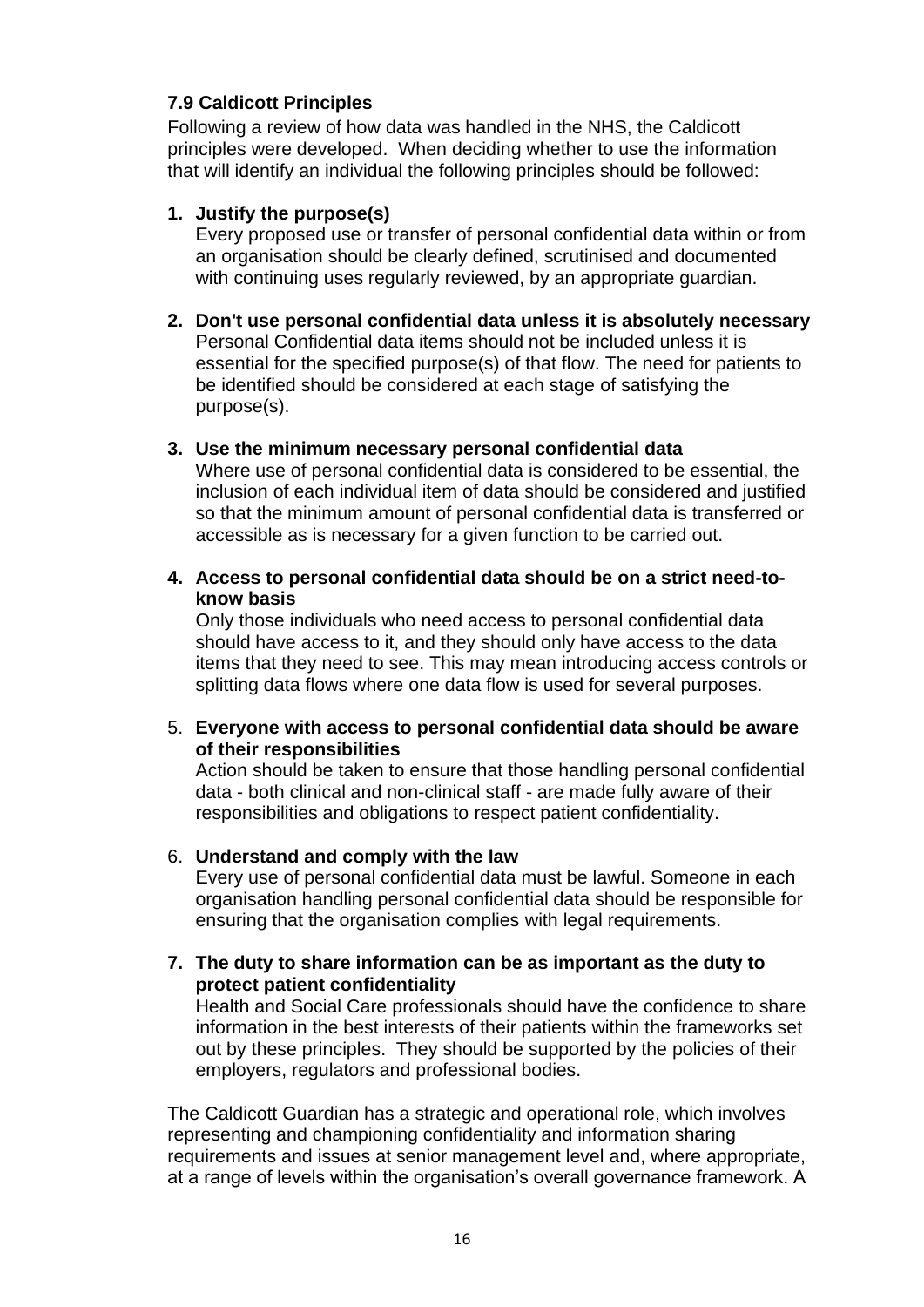detailed description of the Caldicott Function is given in the Information Governance Strategy.

#### <span id="page-16-0"></span>. **8 Training**

## <span id="page-16-1"></span>**8.1 Mandatory Training**

The CCG requires that all staff undergo Data Security Awareness training annually. All staff will receive this training in accordance with the IG Training Strategy.

Line managers must actively ensure that all staff undertake and complete the annual mandatory Data Security Awareness training.

## <span id="page-16-2"></span>**8.2 Specialist Training**

Additional training may be provided in specialist areas such as records management. The need for additional training should be identified with reference to the IG Training Strategy.

## <span id="page-16-3"></span>**9 Implementation and Dissemination**

Following ratification by the Audit Committee this policy will be disseminated to staff via the CCG's staff e-bulletin and extranet and will be available on the [CCG Website.](file:///C:/Users/RoweK01/Desktop/CCg%20Websitehttps:/www.leedsccg.nhs.uk/about/policies/organisational-policies/)

This policy will be reviewed every two years or in line with changes to relevant legislation or national guidance.

## <span id="page-16-4"></span>**10 Monitoring Compliance and Effectiveness**

An assessment of compliance with requirements, within the Data Security and Protection Toolkit, will be undertaken each year. This includes confidentiality and data protection incidents that are reported. All associated risks resulting from the implementation of the Policy should be assessed and where necessary recorded on the appropriate risk register.

## <span id="page-16-5"></span>**11 Advice and Guidance**

An assessment of compliance with requirements, within the Data Security and Protection Toolkit, will be undertaken each year. This includes confidentiality and data protection incidents that are reported.

## <span id="page-16-6"></span>**12 Associated Documents**

This policy should be read in conjunction with:

- Information Governance Policy and Management Framework
- Records Management Policy
- Freedom of Information Act and Environmental Information Regulations **Policy**
- Information Security Policy
- Network Security Policy
- Mobile Working Policy
- Risk Management Policy
- Incident Reporting Policy
- Business Continuity Plan
- Disciplinary Policy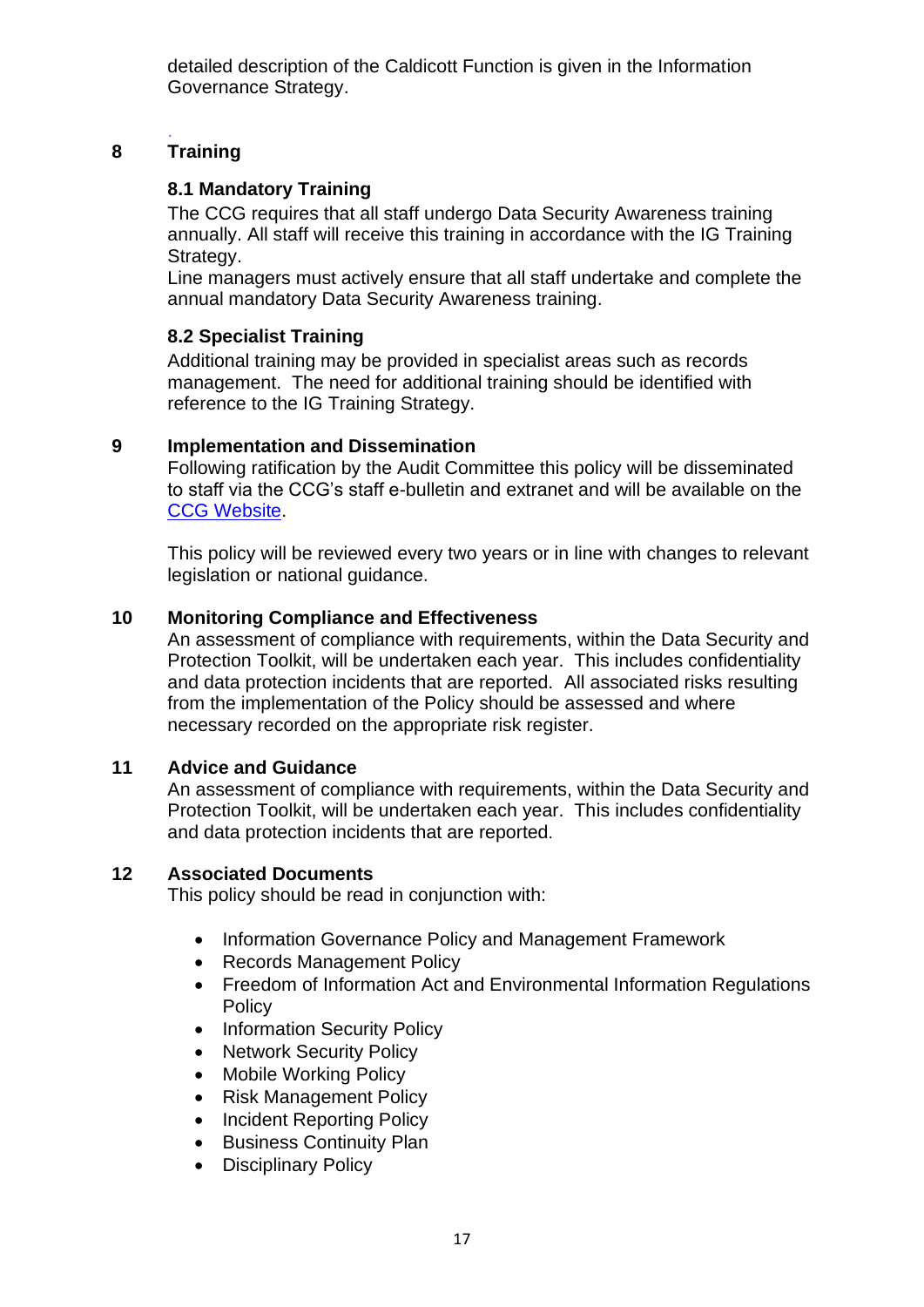- Anti-Fraud Policy
- Anti-Bribery Policy
- Whistle Blowing Policy
- Internet and Social Media Policy
- Email Policy
- Acceptable Use Policy
- Password Management Policy
- Data Subject Information Rights Policy
- Data Security and Information Governance Training Strategy

<span id="page-17-0"></span>All staff are bound by the codes of conduct produced by any professional regulatory body, by the policies and procedures of the organisation and by the terms of their employment contract.